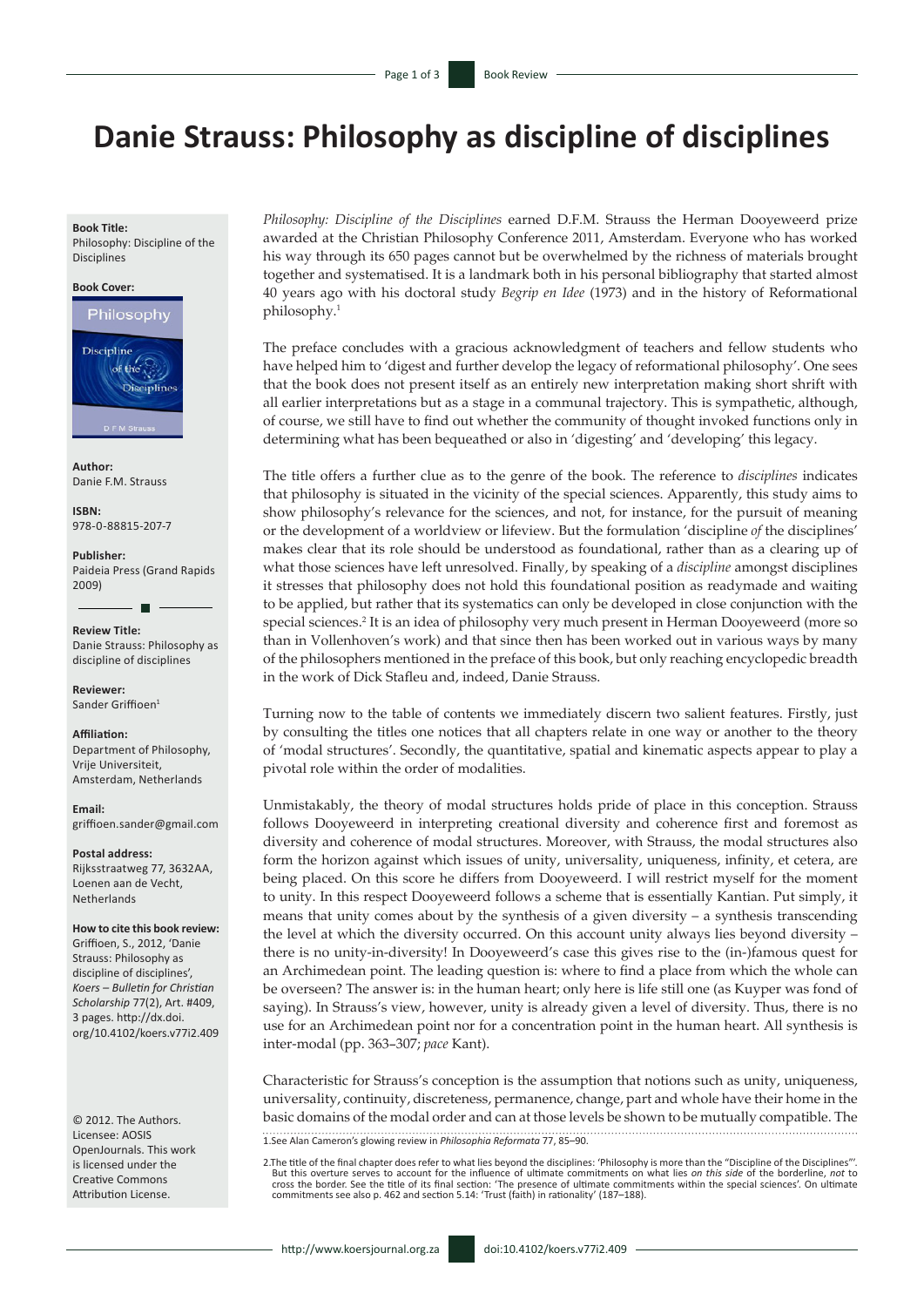author takes pains to show that many (all?) of the antinomies and paradoxes that have marred Western philosophy originate in disregard for the creation order, and especially of those basic domains. Don't think this only regards wornout, Zeno-type paradoxes about how to conceive motion. It is the author's conviction that such a vital '–ism' as historicism is equally flawed by misconceiving the basic relationship between constancy and change (p. 292).

## **Back to the foundations**

The point is not, of course, that any use of notions beyond their basic sphere ipso facto turns them into contraband. However, one does get such an impression by Strauss's rather cavalier dismissal of what he sees as a lack of critical thinking. So, for instance, versus Giddens he says: 'In different contexts he simply uses the terms (social) *differentiation* and *integration*  without realizing that they reflect biotic analogies within the structure of the social aspect' (p. 528). Does this not sound like a Derridean deconstruction programme? It is only by re-reading the statement carefully that one understands the point: it is not that Giddens wrongly used the term *differentiation,* for it does denote a very real element of the structure of the social aspect. What is criticised is a wanting reflection on the analogous character of this element. See also this comment on mathematical logic: 'This discipline simply introduces the terms *constants* and *variables* intuitively, without even addressing the question about *analogical concepts*' (p. 234). Another example would be on page 390 where a certain Regan is taken to task for positing criteria for moral principles such as consistency and adequacy of scope:

He does not realize that these terms stem from diverse irreducible modal domains – *consistency* resides in the logical aspect (noncontradiction); *adequacy of scope* is equivalent to (…) *universality* which reflects the spatial meaning of *everywhere* …. .

In spite of appearances to the contrary, the point is not that the use of 'consistency', et cetera, in moral theory is to be condemned; it is perfectly legitimate lest a proper (*philosophical*) account be given of its origin. One final example is the objection against Calvin Seerveld's use of 'nuancefulness' to characterise the aesthetic. Notice the 'nothing but' in the following statement: 'the term *nuancefulness* without any doubt analogically reflects nothing but precisely the meaning of the numerical and the spatial aspects of reality …' (p. 253). It would, of course, be absurd to hold that the use of 'nuancefulness' in aesthetics is illegitimate. The proper interpretation must be that what is rejected is its claim to denote the meaning-nucleus.

Why do I list all these examples? In the first place it is to illustrate the great weight given to the modal order. Secondly, to illustrate the main line followed in Strauss's critique of other authors crossing his path. Last but not least, it is to show a certain likeness to a deconstruction programme. Let me make this last point more clear. The author's strategy is to show the relevance of philosophy by problematising concepts forming the stock-in-trade of practitioners of the special disciplines. I am not convinced by this approach.

Should we as philosophers not start with acknowledging social (societal) differentiation, moral consistency, aesthetic nuance(-fulness), et cetera, as genuine, full-fledged notions? This is not just a matter of choosing the most expedient approach for a philosophy of the special disciplines. In the first place it is about the significance of the foundational relation. To return once more to the discussion with Giddens, also if we agree that the relation to the biotic differentiation is constitutive for what social differentiation means it is still not clear what insights are gained this way. Would it help Giddens to become a better sociologist? I for one am not convinced. It seems more fruitful to focus instead on the place of this notion within the entire constellation of the economic, social and jural aspects.

It is not that Danie Strauss neglects the disclosure of 'later' modal structures. On the contrary, he stresses that the 'ontic coherence' is enhanced. However, even so, the emphasis remains on the 'constitutive' foundational relations rather than on the 'regulative' anticipatory relations (for instance pp. 227–229, 233).

### **Concept and idea**

Thus far I did not mention one of the most interesting themes of the book: the idea of 'concept-transcending knowledge'. For Strauss, properly speaking, the use of 'concept' is only valid if all the elements pertain to one and the same domain. A notion such as 'social differentiation' would not qualify as a concept in a strict sense because it depends for its meaning on elements pertaining to the biotic domain. Yet – and this is important – it can nevertheless serve as a vehicle for valid knowledge (pp. 179–182, and *passim*).

The theory behind the notion of concept-transcending knowledge was first developed in his doctoral dissertation, *Begrip en Idee*. This conception of 'idea' as concepttranscending is now brought to bear on issues touching on the unique, contingent and individual (p. 191). It means that we can never claim to have conceptual knowledge of what makes something unique. It also means that we may nevertheless have valid knowledge. Thus, the author develops a challenging approach that tries to steer clear from both conceptual dogmatism and agnosticism.

One application deserves special mention. This is with regard to our speaking about God (pp. 195–204). The texts offer a philosophical justification for 'modal terms the Bible uses' in this respect (p. 195). For example, the speaking of God's omnipresence, his acting, of 'God is life', 'God is love' are all instances of concept-transcending ideas (p. 195). As such they represent valid knowledge. Strauss distances himself in this regard from the 'negative theology' of Vollenhoven's *Isagoogè philosophiae*. Vollenhoven, as is well known, held that we can only speak about God confessionally and never theoretically. Strauss's point is that Vollenhoven is caught in a vicious cycle for by speaking about a boundary between God and creation he does use a concept-transcending idea of a boundary maintained by God (pp. 204−205) The same argument is leveled against B.J. van der Walt's claim that we